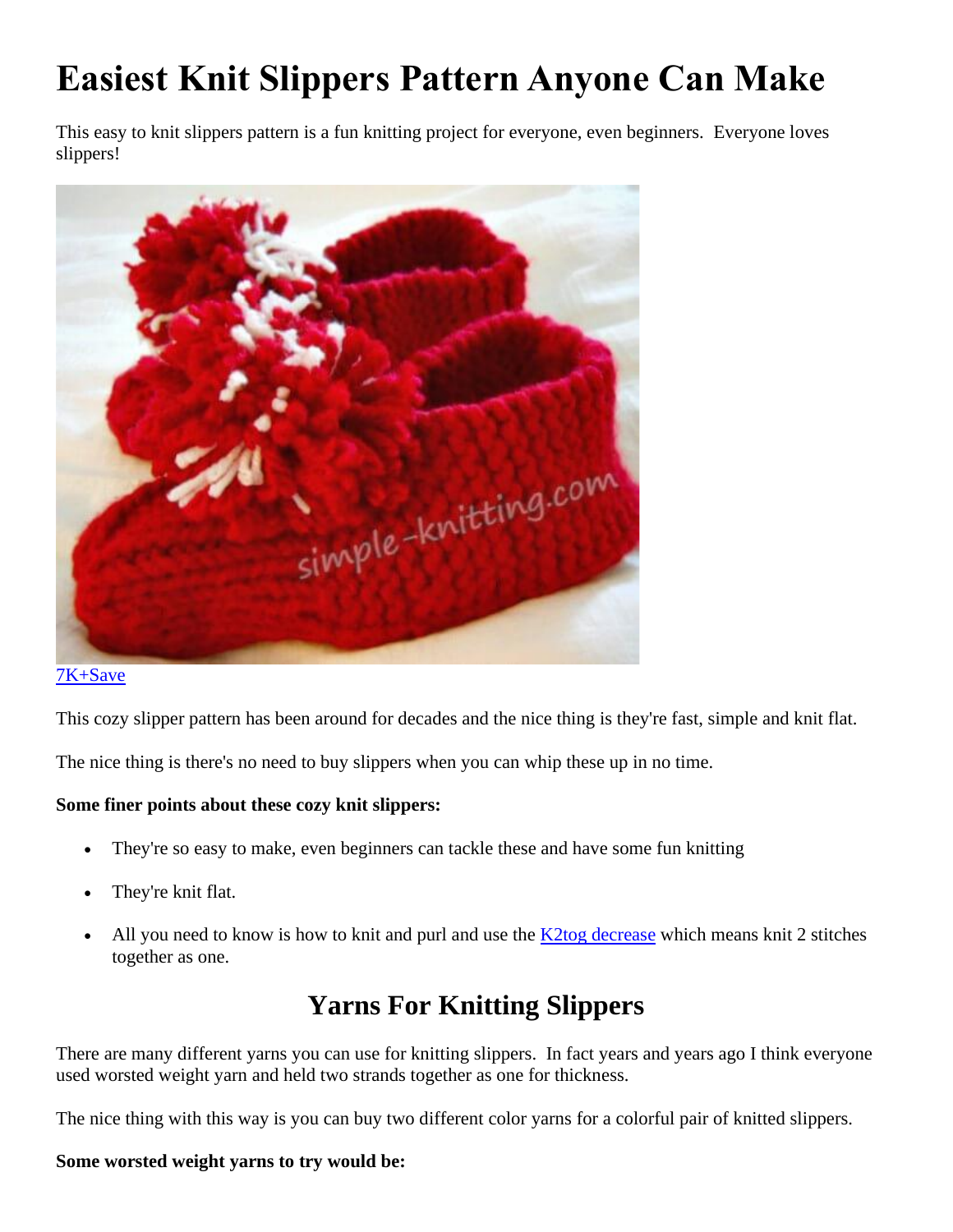- Red Heart Super Saver
- Patons Canadiana
- Bernat Super Value Yarn

#### **What are some of your favorite worsted weight yarns? Give them a try too!**

Just remember to buy enough because you'll be using 2 strands as one.

If you'd like try a thicker yarn and avoid holding two strands together I really like Lion Brand Wool Ease Thick & Quick. It's a great thickness to use for these knit slippers.

Of course you can try other (6-Super Bulky) yarns too. Have fun with it.

These knit slippers are knit with Lion Brand Wool Ease Thick & Quick.

## **Knitting Tip Before You Start To Knit Slippers**

**Important to keep in mind:** Whatever yarn you use for knitting slippers, make sure the needle size you use is at least two to three sizes smaller than the suggested size on the yarn label. Why?

Because if you use a really thick yarn and really fat needles the stitches will be very loose which will create holes in your slippers a lot faster.

If you knit slippers on a smaller needle the stitches will be tighter and will help your slippers last longer.

## **Knit Slippers Pattern Details**

**Skills Required:** Cast on, bind off, knit, purl, knit 2 together (k2tog), seaming

**Abbreviations:** K,  $k = \text{knit}$ , P,  $p = \text{purl}$ , K2tog = knit 2 stitches together

**Yarn:** There are many variations for yarn and you'll need about 200 - 300 yards. So for worsted weight yarn you'll need to hold 2 strands together as one.

For super thick yarn you'll only knit with one strand and the thickness again should be (6-Super Bulky)

**Needles:** For worsted weight yarn holding two strands together use Size 9 (5.5mm), for Lion Brand Wool Ease Thick & Quick use size US 11 (8mm)

**Sizes:** Small - child, medium - women, large – men and extra large for wider feet. Pattern is written in small size with other sizes are in parenthesis.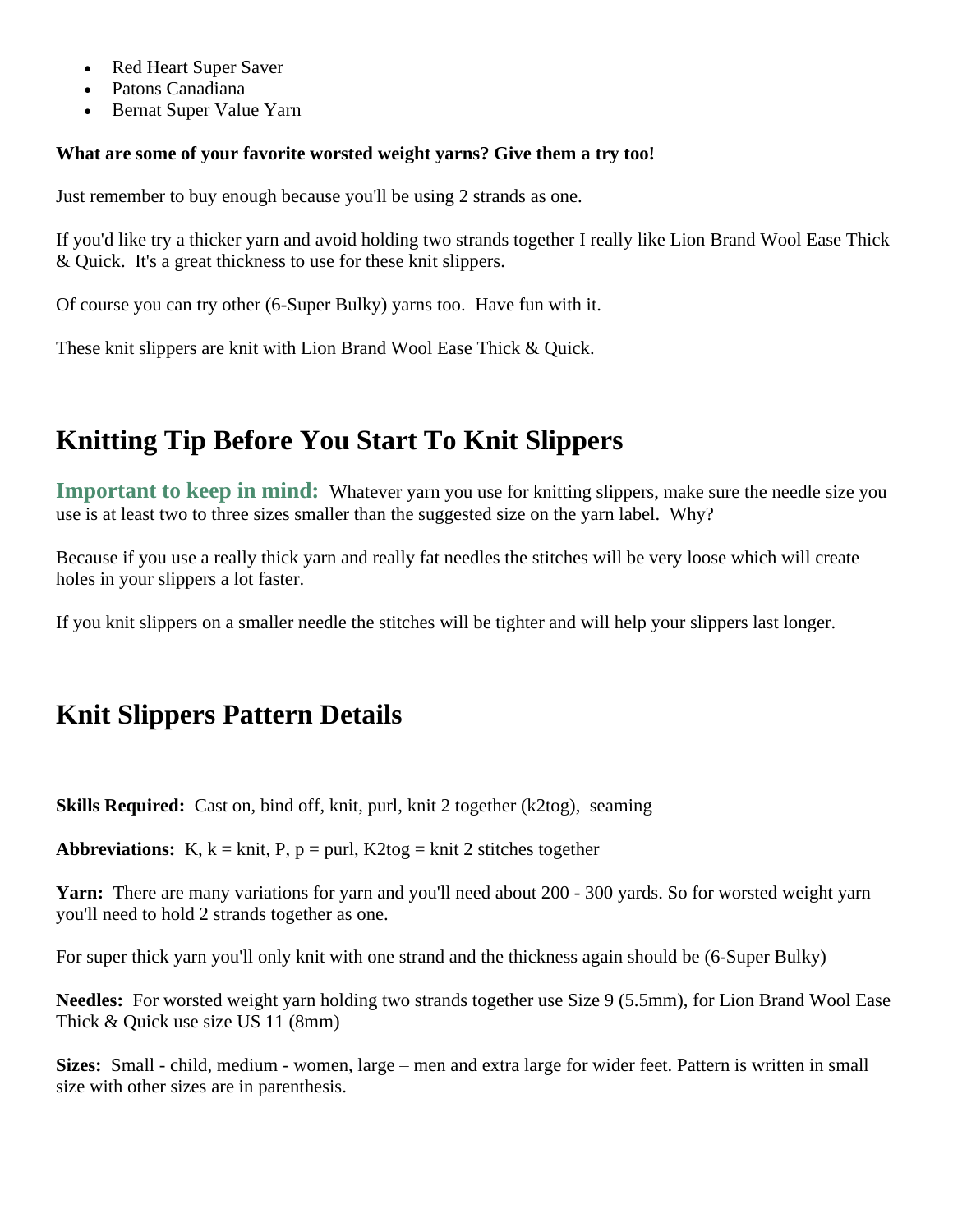# **Slipper Knitting Pattern**

Cast on 27 (29, 35, 41) sts with your preferred cast on. I used the long tail.

Row 1: Knit

Row 2: K9 (9, 11, 13), purl 1, k7 (9, 11, 13), p1, k9 (9, 11, 13)

Repeat rows 1 and 2 until you have 13 (15, 17, 19) garter ridges on the right side of your work or until your desired length. If you need more or less rows by all means work the slipper according to your size. It's very easily adjusted.

**Please note:** Keep in mind that you're **knitting the length of your slipper** so you will want the length to be approximately 2 (2.5, 2.5, 2.5) inches less than your actual foot size.

This gives you 2 - 2.5 inches to knit the toe portion of your slipper.

End on a 2nd row.

### **Shape Toe**

Row 1: P1, \*K1, P1, repeat from \* across row

Row 2: K1, \*P1, K1, repeat from \* across row

Repeat these 2 rows for 1.5 (2, 2, 2) inches ending on 2nd row

#### **Decrease Row**

K2tog across. If you have one extra stitch left just knit it. It will still work out just fine. Stitches remaining: 14 (15, 18, 21)

Next Row: Knit

### **2nd Decrease Row**

K2tog across row. If you have an extra stitch simply knit it. You should have 7 (8, 9, 11) sts remaining. Break yarn leaving about 12 inches of yarn.

When you're finished with your knitted slipper, this is what it will look like. This is the right side.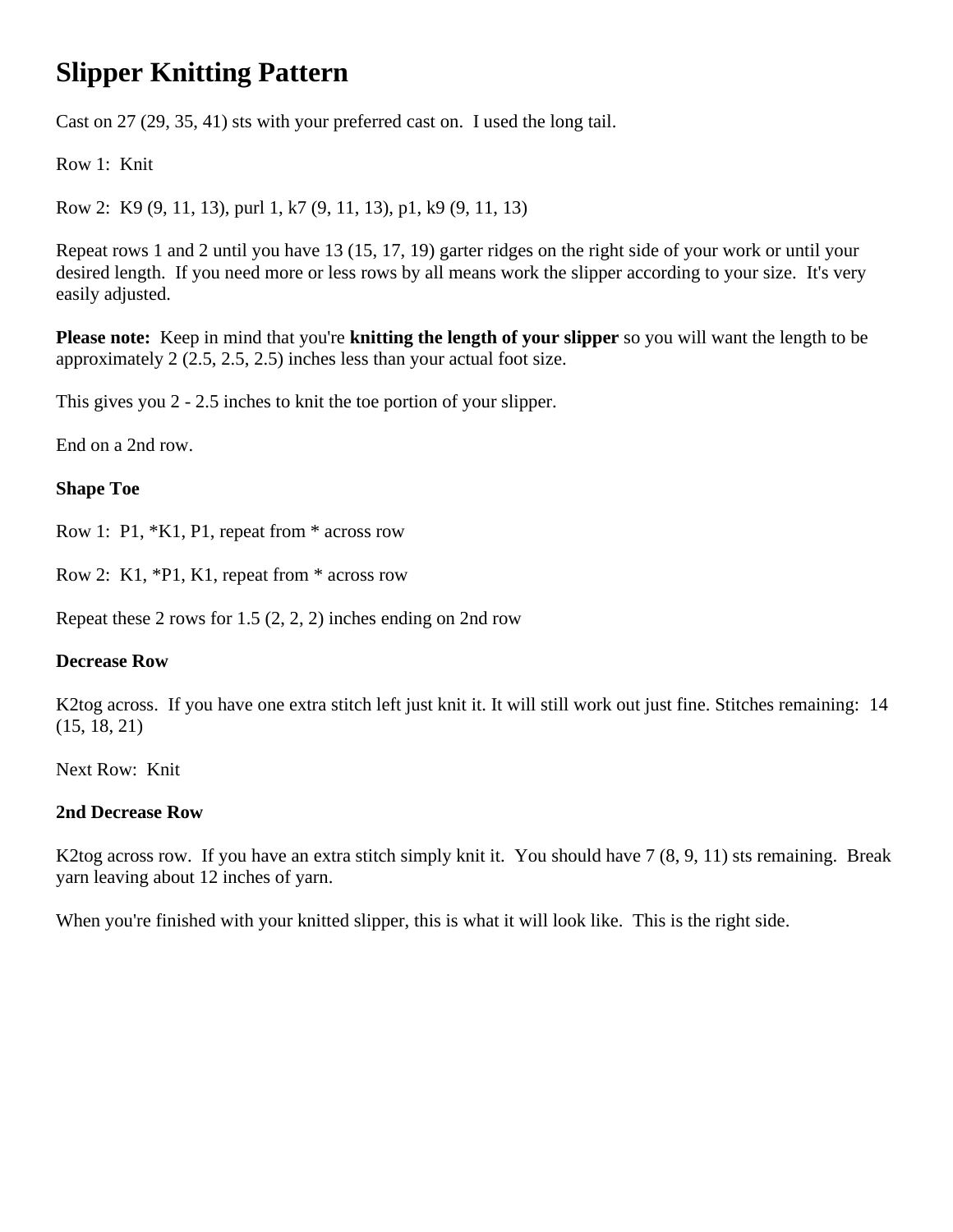

There's three sections and the middle one is the bottom of your slipper and then the two sides.

This is the wrong side with the little indents going along the sides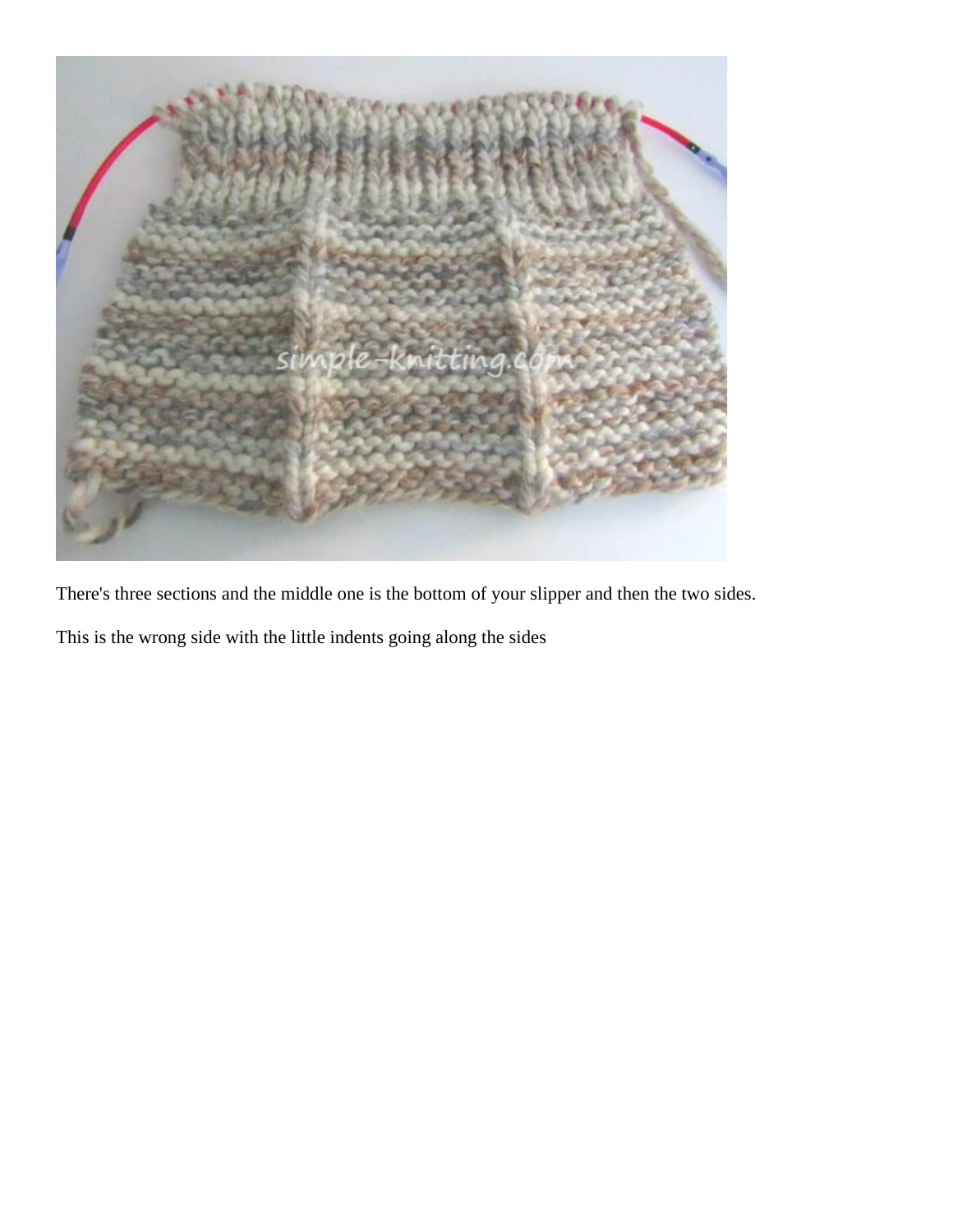

Thread yarn tail through t apestry approximately approximately approximately approximately approximately approximately approximately approximately approximately approximately approximately approximately approximately appro needle and carefully push through the remaining stitches on your needle.

What I like to do is put the tapestry needle in my right hand and slip each stitch as if to purl, off the knitting needle and onto the tapestry needle and yarn tail.



*Please note that you'll have much less stitches than in the picture. This is simply an example to show you.*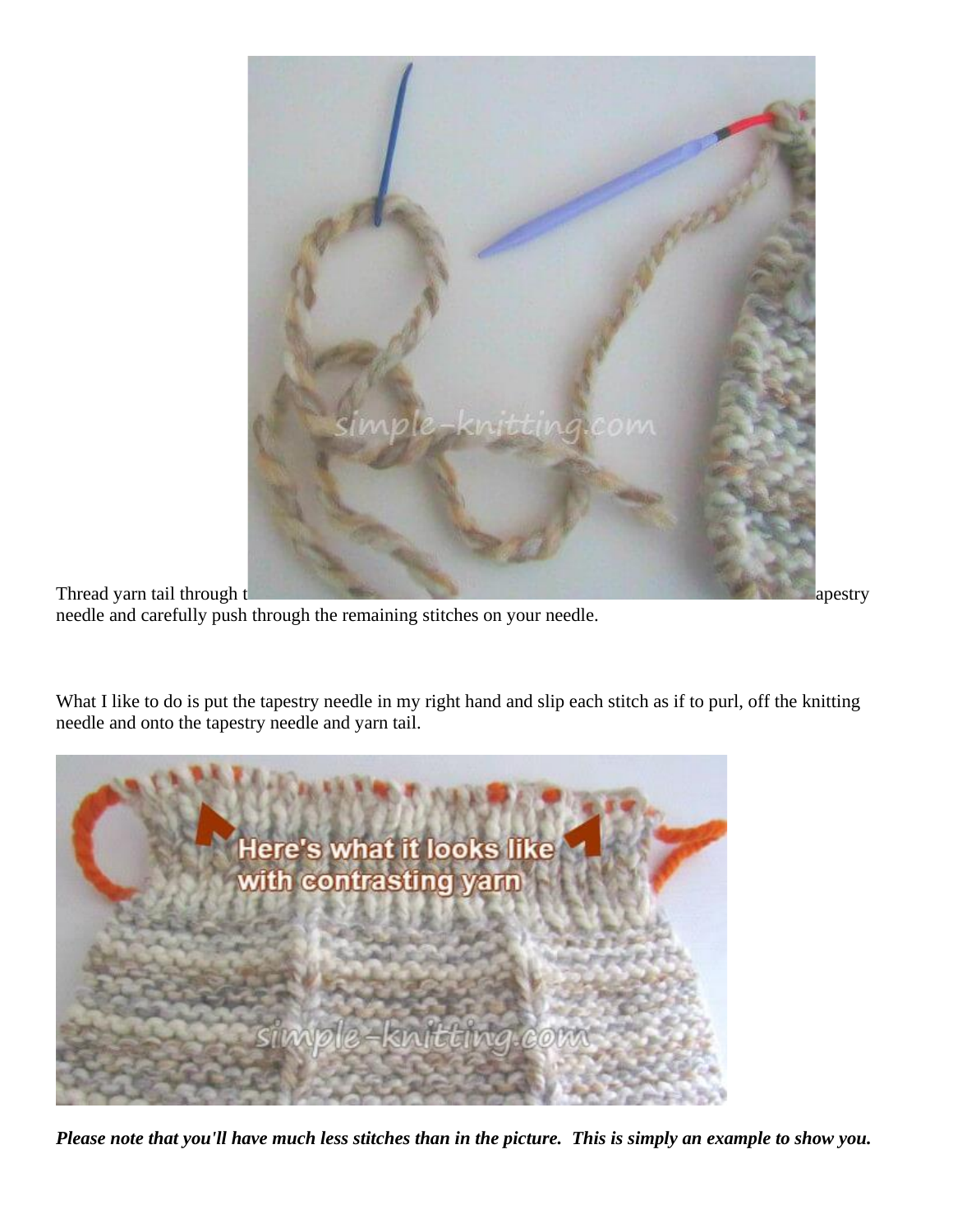When you've got all the stitches, pull as tightly as you can being careful not to break yarn.



I like to work the needle through the stitches a second time just to reinforce the toe and close it more tightly. It's not necessary if you don't want too. It's your choice. :)

Once you've got the toe tightly secured, continue seaming up the toe portion using the whip stitch



You'll want to seam up the toe portion enough so that the slipper doesn't keep sliding off so it's your decision how far to go. Usually a half to one inch beyond ribbing works.